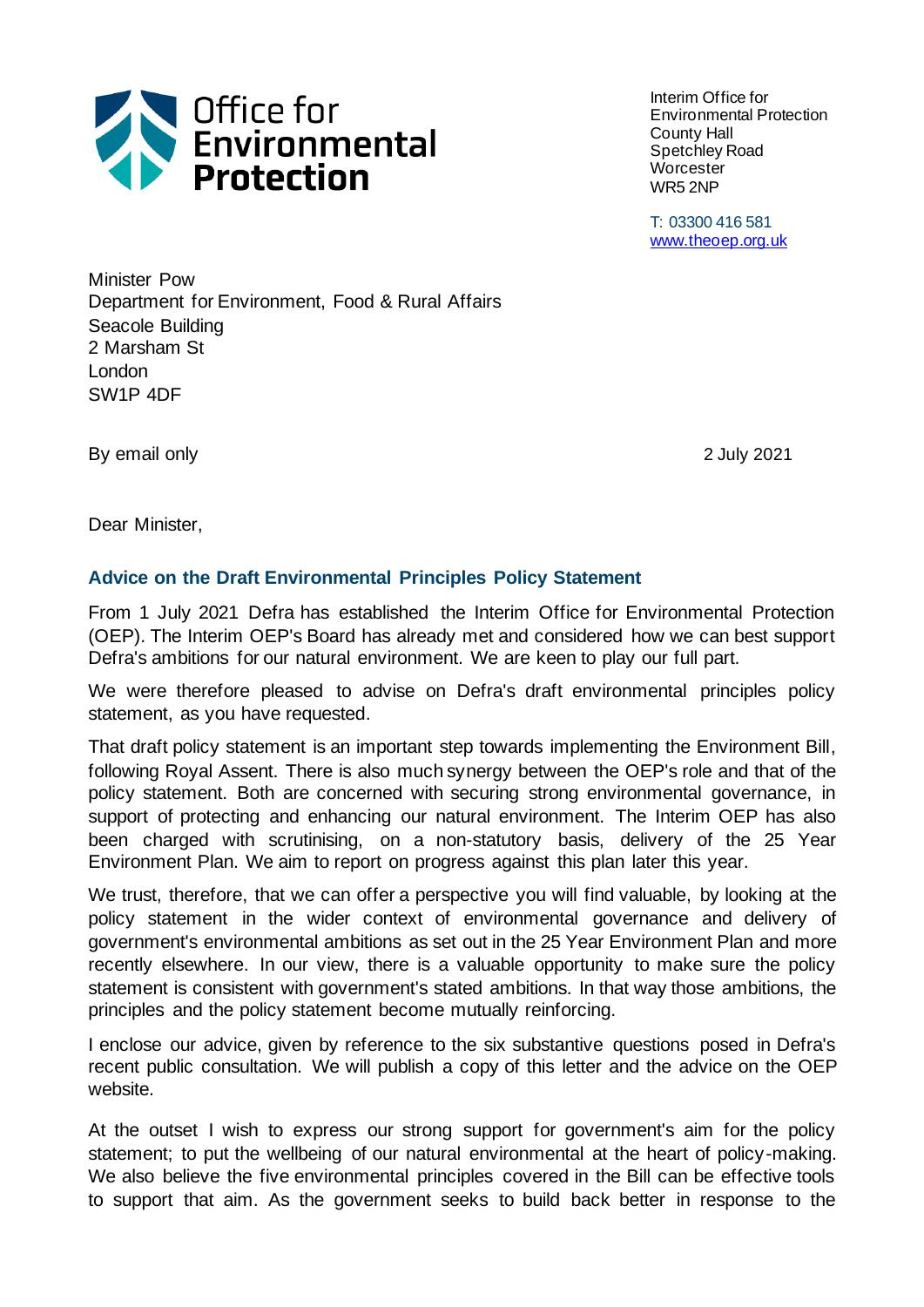coronavirus pandemic, and as it shows global environmental leadership in the G7, at COP26 and elsewhere, there are such important benefits to be reaped should policy-making across all departments embrace and live by these environmental principles.

We recommend that the draft policy statement is strengthened in a number of areas if it is to fully embrace these ambitions and deliver the benefits envisaged. Areas we recommend strengthening include:

- 1. **Structure**  We recognise the logic in structuring the policy statement around assessing policies' environmental effects. However, we are concerned that making this the first step, before directing policy-makers to consider the aims inherent in the principles themselves, may lead to unintended consequences. It risks policy-makers not applying the principles in all cases where doing so would be beneficial, or only applying them too late in policy development to be effective.
- 2. **Emphasis** Overall the draft policy statement places more emphasis on what it does not require of policy-makers than what it does. We believe this detracts from government's stated ambitions and could obscure the benefits of applying the environmental principles. We advocate a more ambitious and directive (in the best sense) tone.
- 3. **Nature of environmental effects**  The draft policy statement appears focused on avoiding environmental harm. This is important of course, but this should not be at the expense of encouraging policy-makers to also take up opportunities to secure environmental benefits. Such an approach would align more closely to the government's overarching objective to restore and enhance our natural environment as set out in the 25 Year Environment Plan, as well as with meeting its commitments to delivering net zero, net biodiversity gain and a nature positive future.
- 4. **Certainty of effects**  The draft policy statement inconsistently describes the degree of certainty required before a policy-maker ought to consider an environmental effect or apply the environmental principles. We think the approach should be consistent. We also believe the right approach, and the approach government intends, is for policymakers to consider those environmental effects which have the potential to arise.
- 5. **Proportionality**  We are concerned that the draft policy statement adopts a restrictive approach to proportionality. It insufficiently emphasises the weight to be afforded to environmental effects in this balancing exercise and it treats as disproportionate any consideration of environmental effects other than those likely to arise and likely to be substantial.
- 6. **Integration principle** The draft policy statement adopts an undemanding definition of the integration principle, out of step with existing precedents. In our view this undermines government's ambitions for joined-up policy-making. It may also introduce incoherence with how this principle is treated elsewhere in international and domestic law.
- 7. **Precautionary principle**  The draft policy statement suggests a narrow approach to applying the precautionary principle. It places unusual emphasis on innovation, which may detract from the principle's core aim of managing risk in the face of scientific uncertainty.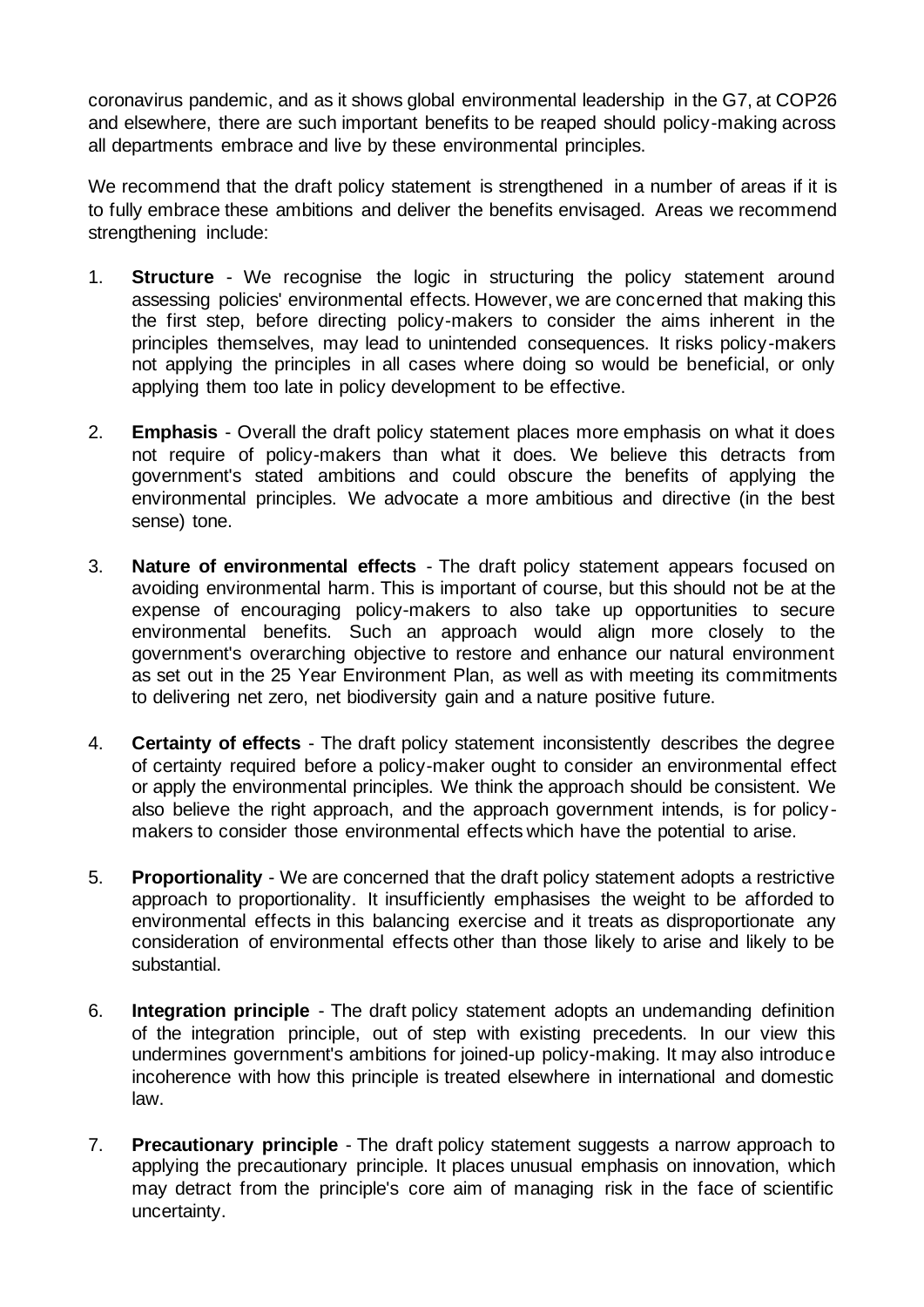8. **Implementation** - In our view the draft policy statement lacks sufficiently detailed guidance to support policy-makers across government to implement it thoroughly and consistently. Defra should consider the appropriate level of guidance to be provided within or alongside the policy statement, including better integration with the natural capital guidance set out in the Green Book. It should also consider the arrangements in place within government to oversee policy statement implementation. We would be happy to provide advice on these matters if desired.

In our advice we have sought to provide constructive suggestions for how Defra might address these points. By strengthening the final policy statement, we hope Defra can ensure it achieves its full potential for securing more environmentally sound and joined-up policymaking, as government intends.

Yours sincerely,

Dame Glenys Stacey **Chair** Interim Office for Environmental Protection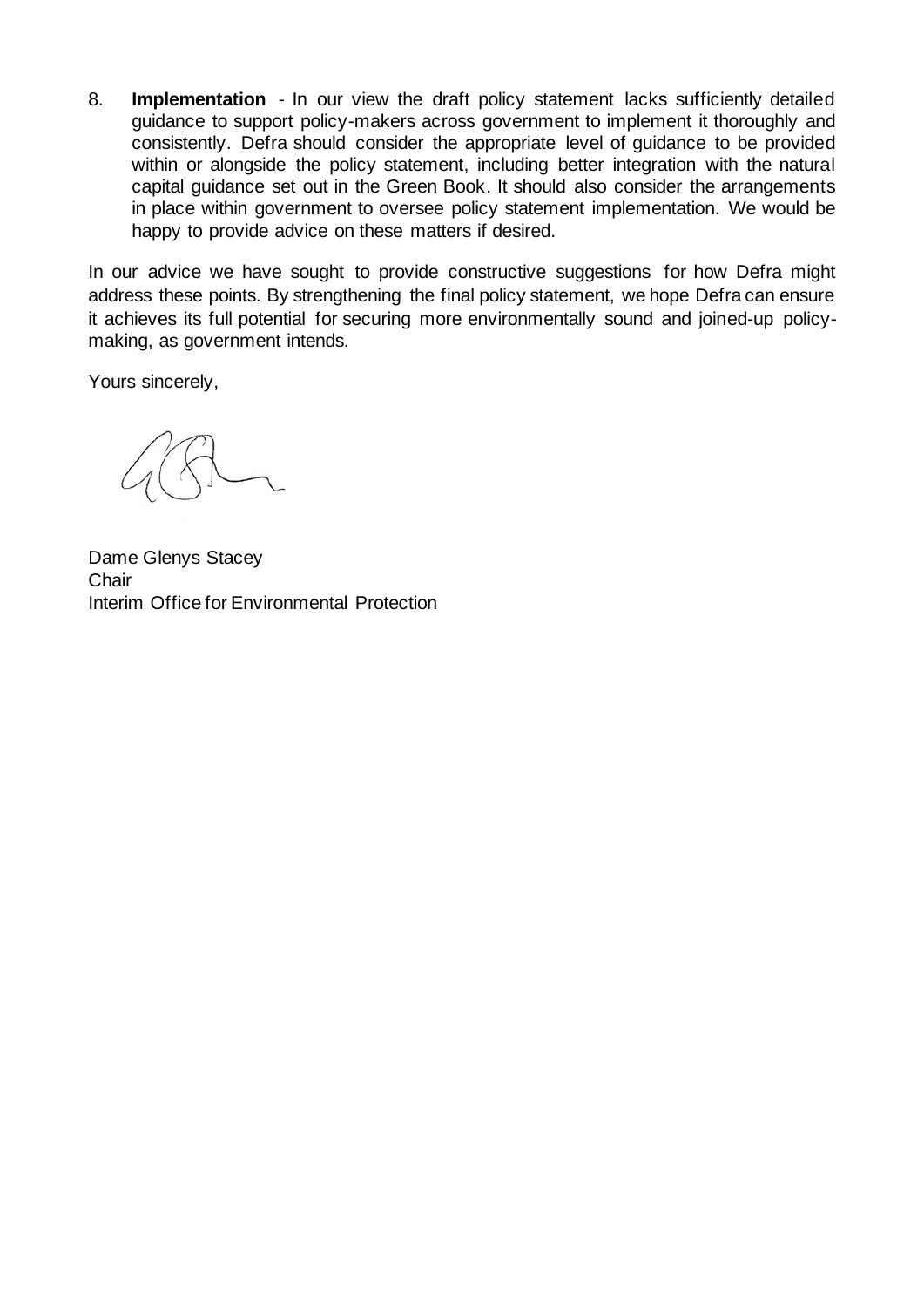

# **Advice on the Draft Environmental Principles Policy Statement**

- **Q5 Do you think the overview section provides an adequate foundation for policy makers to apply the environmental principles in policy-making?**
- 1. We recommend that Defra strengthens and clarifies the overview section to provide a better foundation for applying the environmental principles.

#### **Intended impact and contribution of the policy statement**

- 2. The introduction section, and the Secretary of State's foreword to the consultation document, set out clear and positive environmental ambitions. However, the overview section does not refer to these ambitions when explaining the policy statement's intended impact.
- 3. The passage on page six explaining how the Secretary of State is satisfied that the policy statement will contribute to sustainable development and the improvement of environmental protection does little beyond repeating wording from clause 16 of the Bill. It does not, in fact, explain how the Secretary of State expects the policy statement to contribute to sustainable development. Nor does it state in specific terms how it will contribute to the **improvement** of environmental protection compared to past levels of protection already strongly influenced by the five environmental principles.
- 4. It would be beneficial if Defra addressed these matters in the final policy statement.

#### **Explanation of Bill provisions**

- 5. The overview section refers to relevant Bill provisions. In our view it would be useful if it also provided guidance on how policy-makers should apply those provisions in practice.
- 6. The overview section could more fully explain provisions such as the clause 18(1) duty to have due regard to the policy statement and the scope of the clause 18(3) exemptions from that duty. This might include examples illustrating the limits of the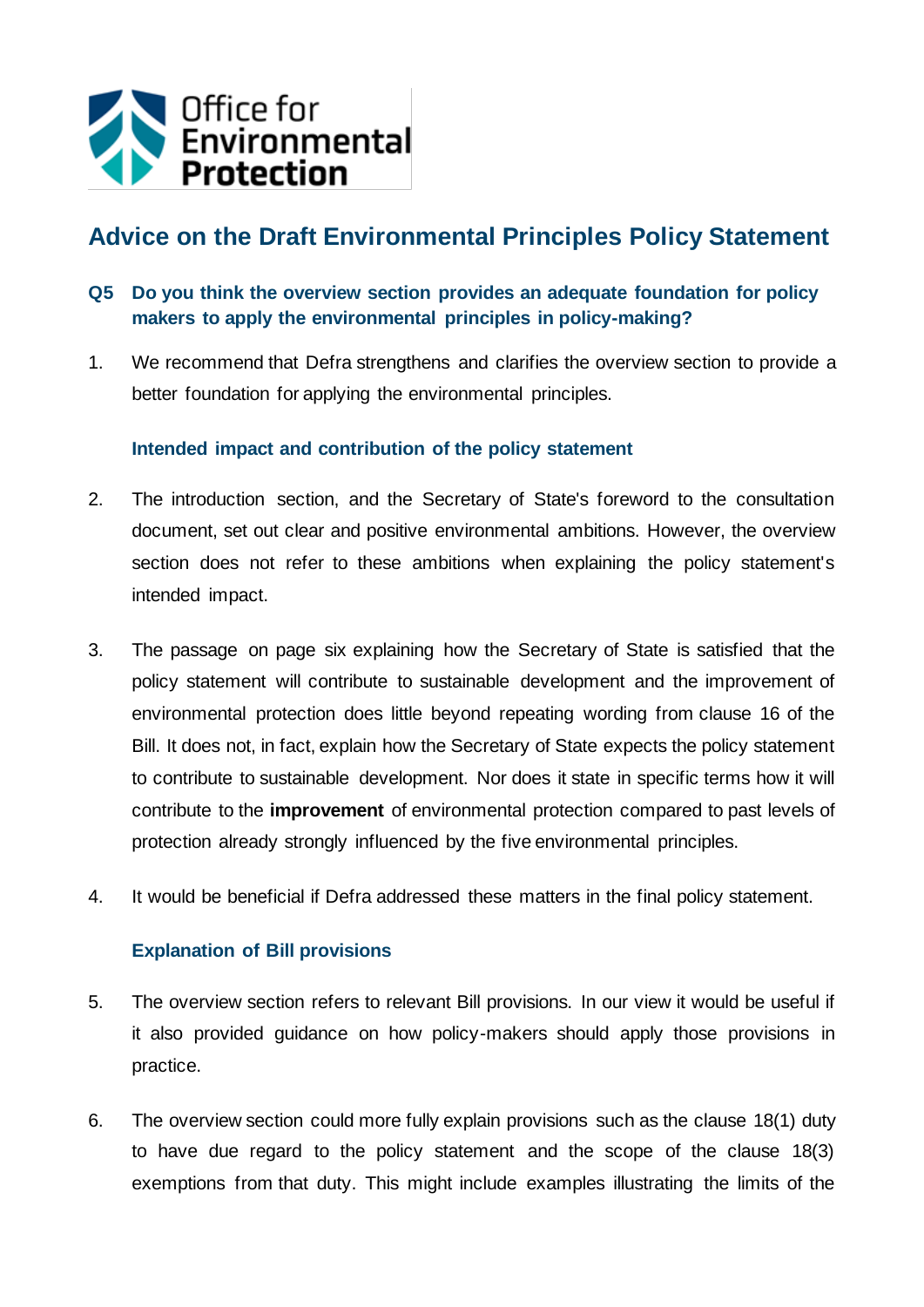exemptions and explaining how policy-makers can demonstrate having due regard. This needs to be done in a way that gives practical effect to the policy intent and is not a 'tick box' exercise. The policy statement might also explain the audit trail policymakers should keep demonstrating this.

- 7. Useful guidance on how to approach the clause 18(1) duty might be obtained from where similar wording appears elsewhere in legislation.<sup>1</sup> In such other legislative contexts the courts have treated having due regard as a serious procedure that must be exercised conscientiously, in substance and with rigour. They have referred to the need to avoid rear-guard action and a tick-box exercise. The policy statement would be strengthened in its impact (and potential for litigation reduced) if greater guidance were given on how to ensure the duty is met, drawing on the analogous caselaw.
- 8. The overview section could also further clarify the scope of 'making policy' to ensure it remains aligned with the Bill and its explanatory notes. It could make clear that making policy includes a conscious decision not to develop or revise a policy or amend legislation. It could also clarify the scope of a "*substantial change*" to policy to ensure policy-makers understand it is the potential effect on the environment that should be determinative.

#### **How to use the policy statement**

9. The section on how to use the policy statement does not explain this as helpfully as it could. Although the policy statement advises policy-makers to consider the principles during early policy design, it does not include sufficient detail to help determine whether, and how, to do this at any particular point, especially at the outset of policymaking.

# **Q6 Do you think step one allows policy-makers to correctly assess the potential environmental effects of their policy?**

10. We have concerns about the potential for unintended consequences from the proposed approach to assessing environmental effects. It appears to create a structural weakness in how policy-makers are to apply the environmental principles in

<sup>&</sup>lt;sup>1</sup> For example, caselaw on section 149 of the Equality Act 2010, a useful summary of which is contained in *R (aoa Bracking) v Secretary of State for Work and Pensions* [2013] EWCA 1345, at [26] (McCombe LJ).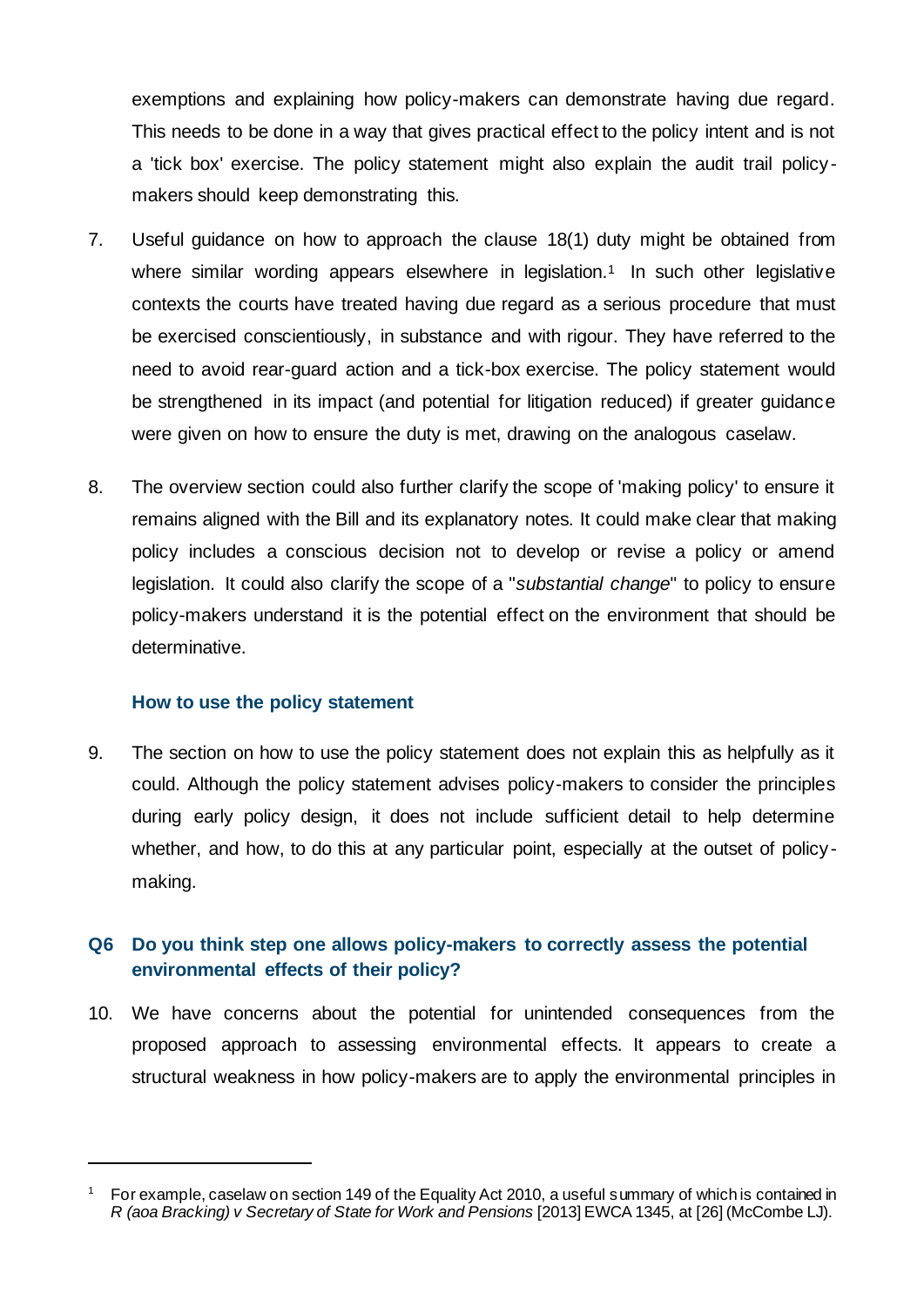practice. Our concerns arise in four mutually reinforcing areas, as set out below. We strongly recommend Defra addresses these points in the final policy statement.

### **1. Timing and impact identification**

- 11. We see the logic in a framework for policy-makers to identify the environmental effects of their policies. However, this should not be a first step before considering the principles but an iterative process occurring throughout policy development and alongside application of the principles. Requiring it as the first step could risk policymakers failing to apply the principles because they are unable to identify environmental effects (which may not be apparent early on in policy-making). Alternatively, it presupposes that policy development is sufficiently well advanced that it is possible to meaningfully assess a policy's environmental effects. This would then risk the environmental principles only being applied late on in policy development.
- 12. We understand that delaying consideration of the principles is not the intention.<sup>2</sup> Yet this could be the practical effect of step one. In places, for example the list of actions on page 20, the policy statement also appears to assume that policy direction will have been set before policy-makers begin to consider environmental principles.
- 13. In our view it would be better to consistently emphasise that policy-makers should consider the principles from the outset to inform and influence policy design, doing so alongside identifying potential environmental effects. This would follow the guidance from caselaw concerning implementing 'have due regard' duties. It would also follow government best practice. For example, the Green Book's 'ROAMEF' cycle (Rationale, Objectives, Appraisal, Monitoring, Evaluation and Feedback) would suggest policymakers ought to apply environmental principles from the 'Rationale' stage onwards. We also believe that with adequate detailed quidance policy-makers, including those outside Defra, can be supported to successfully implement such an approach.
- 14. We therefore strongly recommend Defra reconsiders step one to encourage policymakers to use environmental principles iteratively from the outset and through all subsequent stages in policy development.

<sup>2</sup> For example, page 7 where it is said that "*environmental principles and this policy statement should be considered in the early stages of policy-making*".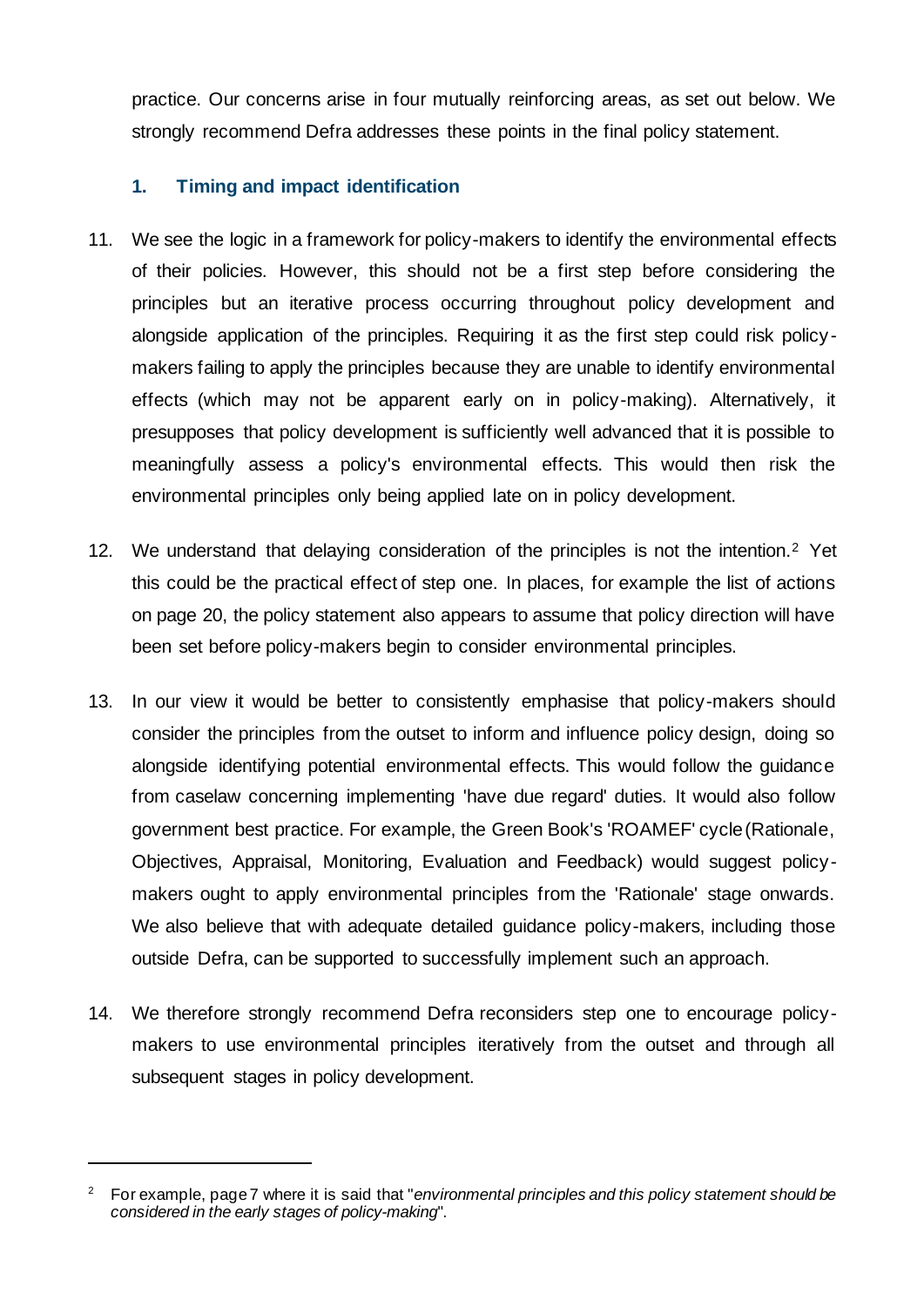#### **2. Nature of environmental impacts**

- 15. Protecting and progressively enhancing the natural environment are core objectives of the 25 Year Environment Plan. Environmental principles can help guide policy-makers to further both objectives. At present, however, the policy statement's structure and language risk directing policy-makers to focus on minimising environmental harms rather than also maximising environmental benefits. The structure and language may also reinforce the implication, discussed under our point one above, that policy direction will have been set before environmental principles are applied.
- 16. This arises, for example, through the phrase 'environmental impact'. This phrase generally carries a negative connotation, notwithstanding the broader definition on page eight of the policy statement. The policy statement also appears to use 'environmental impact' in a purely negative sense. Just one example on page 12:

"*Application of the integration principle requires proportionate consideration of whether the policy has the potential to cause an environmental impact which could be avoided, minimised or reduced through alterations to the policy.*"

It is difficult to read this passage as treating 'environmental impact' as encompassing positive 'impacts'.

- 17. More broadly, the language used in the policy statement tends to direct the reader towards considering negative environmental effects. It is desirable that policy-makers seek to avoid environmental harm. However, the policy statement should also encourage them to consider the potential for incorporating environmental benefits into their policy-making when assessing the effects of policy, including through cost-benefit analysis and avoiding undesirable netting off. This should have advantages for policymakers since maximising environmental co-benefits – for example via the biodiversity net gain approach – would tend to strengthen the case for a policy, especially with respect to analysing costs and benefits.
- 18. We therefore recommend Defra replaces 'environmental impact' with a more neutral phrase. This might be the phrase Defra uses in question six of its recent public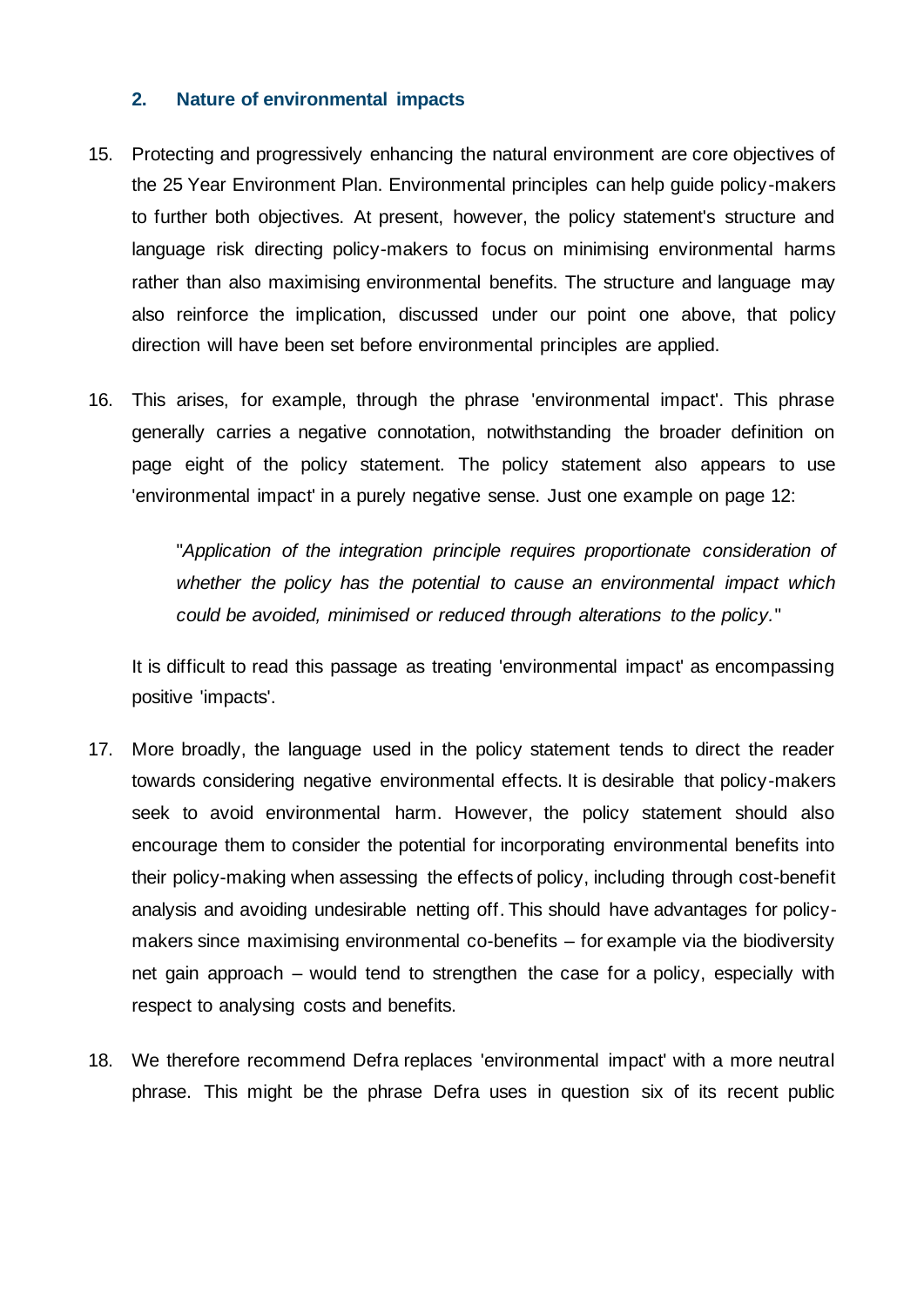consultation: 'potential environmental effects'.<sup>3</sup> Whatever the precise terminology, it is important the overall language and emphasis consistently prompts policy-makers to consider opportunities for both avoiding environmental harm *and* securing environmental benefit.

#### **3. Certainty of impacts**

- 19. The problems described under our heading one above may be further compounded by the policy statement's inconsistent approach to assessing the likelihood of environmental effects.
- 20. On page eight the policy statement indicates policy-makers' first step should be to "*assess whether a policy* **will have** *an environmental impact*" (emphasis added). This strongly suggests that the application of environmental principles occurs after the policy has been developed and its effects are certain. It is also inconsistent with other formulations for assessing environmental effects appearing elsewhere in the policy statement. For example, the policy statement suggests (emphasis added in each case):
	- (a) policy-makers should act proportionately by only considering environmental effects "*which are both a) likely to occur, and b) likely to have a substantial impact*"
	- (b) the rectification at source principle is relevant in relation to "*a policy likely to cause environmental damage*" yet this principle should be used to address "*potential environmental damage*"
	- (c) the polluter pays principle is to be used where there is "*evidence of, or potential for, environmental harm*"
	- (d) the integration principle is applicable where policy "*has the potential to cause an environmental impact*"

<sup>&</sup>lt;sup>3</sup> 'Environmental effects' is the phrase we use in this advice to mean both environmental harms and environmental benefits.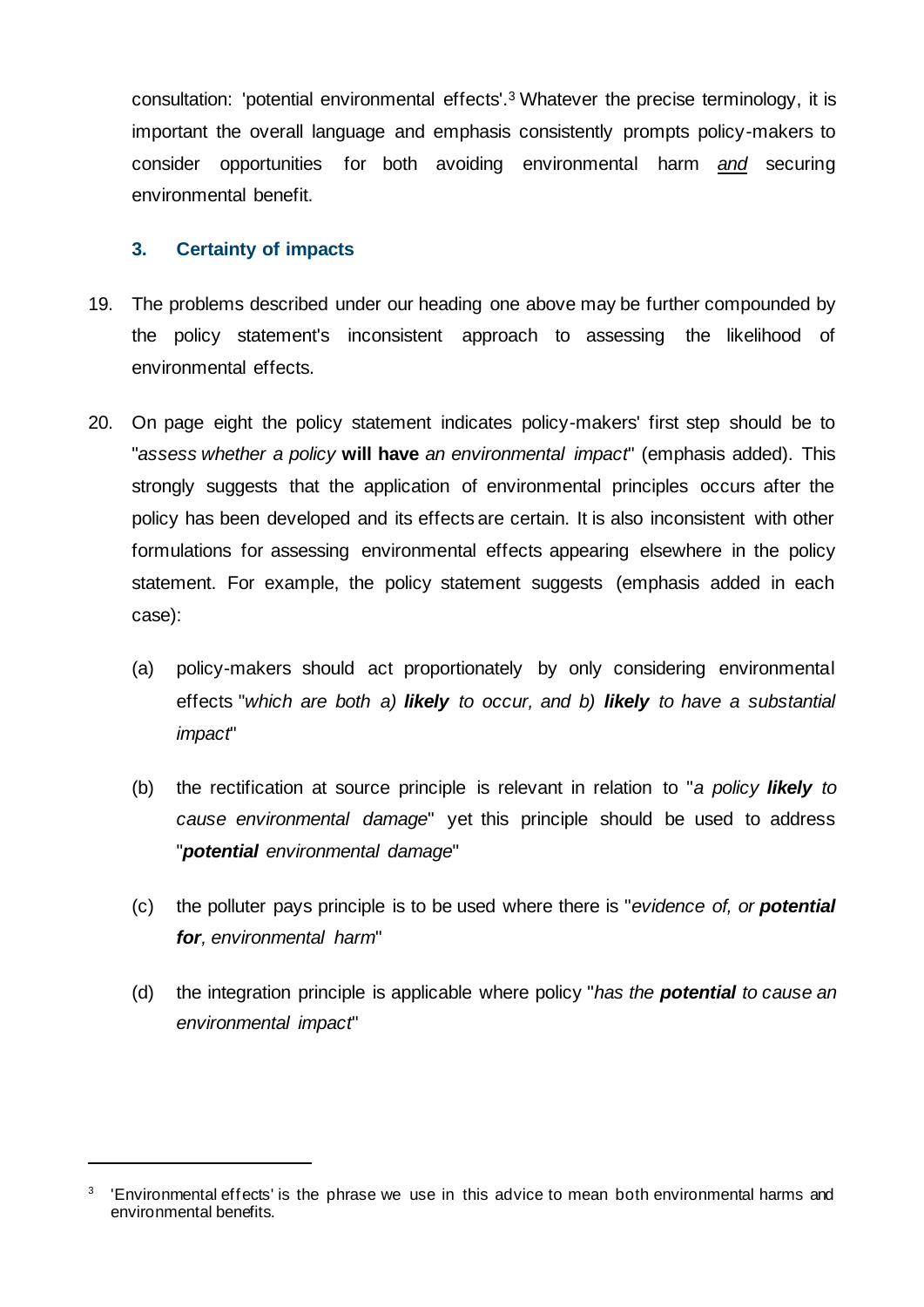- (e) the prevention principle is applicable "*where a policy will cause environmental harm*" yet "*its application involves… understanding the potential environmental harm of the policy*", and
- (f) in applying the prevention principle, "*the policy-maker must consider the potential harm identified in the policy through Step One (Understanding Environmental Impact)*" - this notwithstanding that step one actually suggests (inconsistently) that policy-makers need only consider harm which 'will' arise or is 'likely'.
- 21. The policy statement and recent consultation document do not explain these inconsistencies, which appear to simply reflect imprecise drafting. This imprecision risks misleading policy-makers and ought to be addressed.
- 22. Government's intention appears to be that policy-makers fully consider the potential for environmental effects in their policy development.<sup>4</sup> We believe this is the correct approach. This would be better supported by clear and consistent statements throughout the document that policy-makers should identify potential environmental effects from the policy options under consideration.

### **4. Proportionality**

23. With respect to proportionality, our view is that it is overly restrictive to only consider environmental effects that are both likely to occur and likely to be substantial. Doing so would appear to contradict government's policy intent, as described in paragraph 22 above and footnote four. It may also tend to reduce the effectiveness of the policy statement in practice. For example, pursuing a particular policy might reasonably be expected to have some potential for causing environmental harm, although this is not sufficiently certain to regard as 'likely'. However, should the harm occur, it would inevitably be widespread and irreparable. It should usually be proportionate to take account of such an eventuality, even though only 'possible', based on its severity. A

<sup>&</sup>lt;sup>4</sup> See, for example, the fact that views were sought during consultation on whether step one allows policymakers to "*correctly assess potential environmental effects*" and the Secretary of State's foreword to the consultation document, in which he states "*It is vital that any potentially damaging impacts, or opportunities for environmental benefit, are considered and addressed in the early stages of policy development, where possible. The application of these principles, through this policy statement, aims to achieve that*".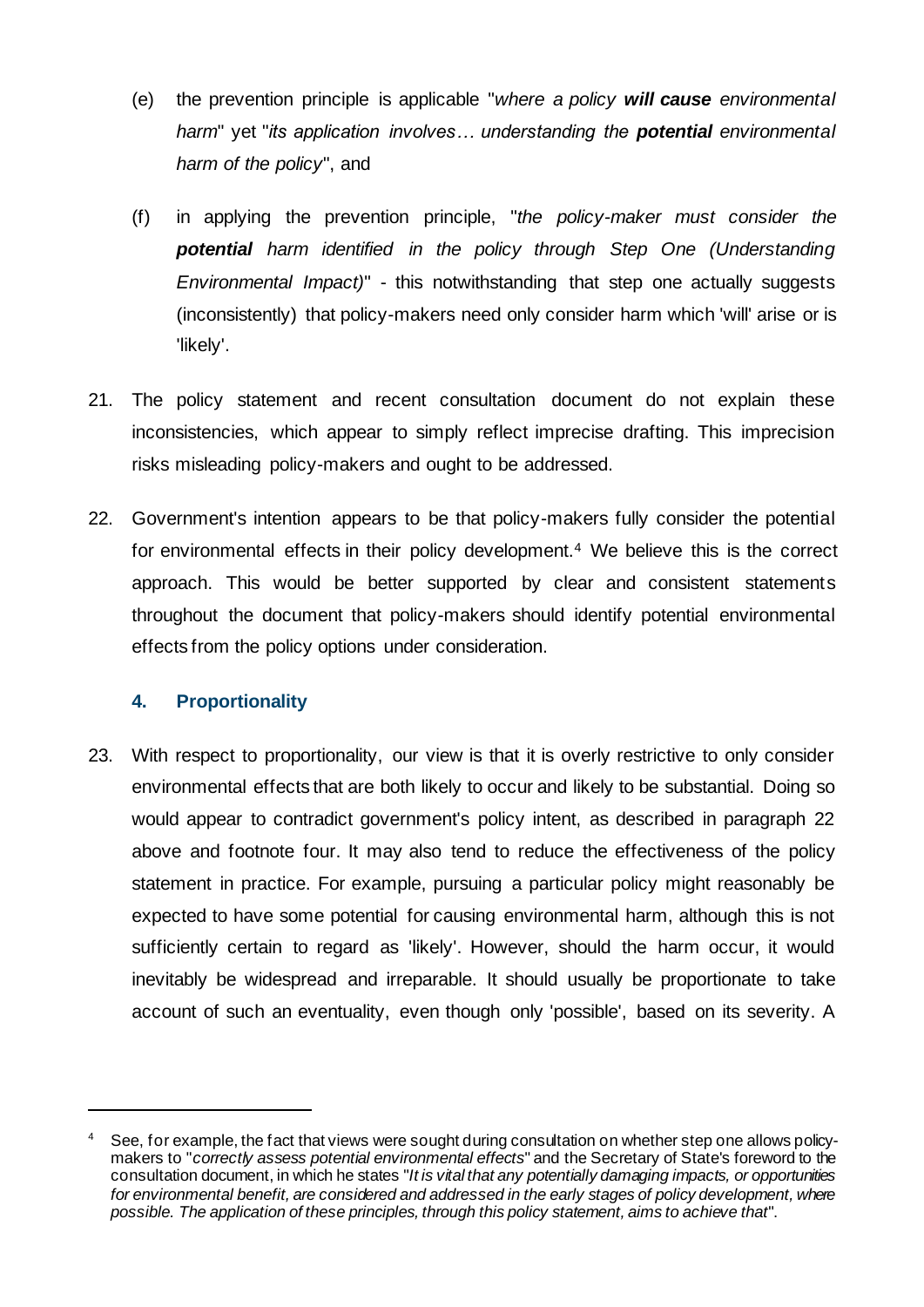number of individual effects may only become substantial when considered cumulatively.

- 24. The proposed approach to proportionality also risks compounding other issues with step one discussed above. For example, regarding timing and the nature of 'impacts', an environmental benefit may not immediately appear 'likely' or 'likely to be substantial' during early policy development. The proposed approach to proportionality would therefore suggest policy-makers need not consider the potential for securing environmental benefits any further. Yet, through application of the environmental principles, policy-makers might have identified proportionate policy changes to deliver substantial environmental benefits at no detriment to the primary policy goal. The policy statement should encourage such win-win outcomes.
- 25. Finally, the overall approach to proportionality, including the framing and language used, and the examples given, can tend to suggest environmental factors carry little weight in the proportionality balancing exercise. Adopting that approach risks not delivering government's ambitions for the environment.
- 26. We therefore consider Defra should amend the policy statement to avoid an unduly restrictive and negative approach to proportionality, to allow for the possibility that environmental effects carry considerable weight in deciding what is proportionate,<sup>5</sup> and to align with the intent that policy-makers consider potential environmental effects.

#### **Overseas effects**

27. The policy statement states on page nine that "*if it is relevant to consider the overseas impact of a policy, this must be done proportionately and within reason*". This is reasonable, but we anticipate the same approach should apply to domestic effects. The last sentence of the same paragraph requires a "*strong rationale*" for considering overseas impacts, which may be understood to be a higher bar than for domestic effects. We think the real test should be the significance and likelihood of the environmental effects, rather than their location.

<sup>&</sup>lt;sup>5</sup> For a contrasting approach see section 15 of MHCLG's National Planning Policy Framework, which is more directive in how the environment should be balanced against other factors, and does not shy away from emphasising, where relevant, the "*great weight*" to be given to environmental considerations.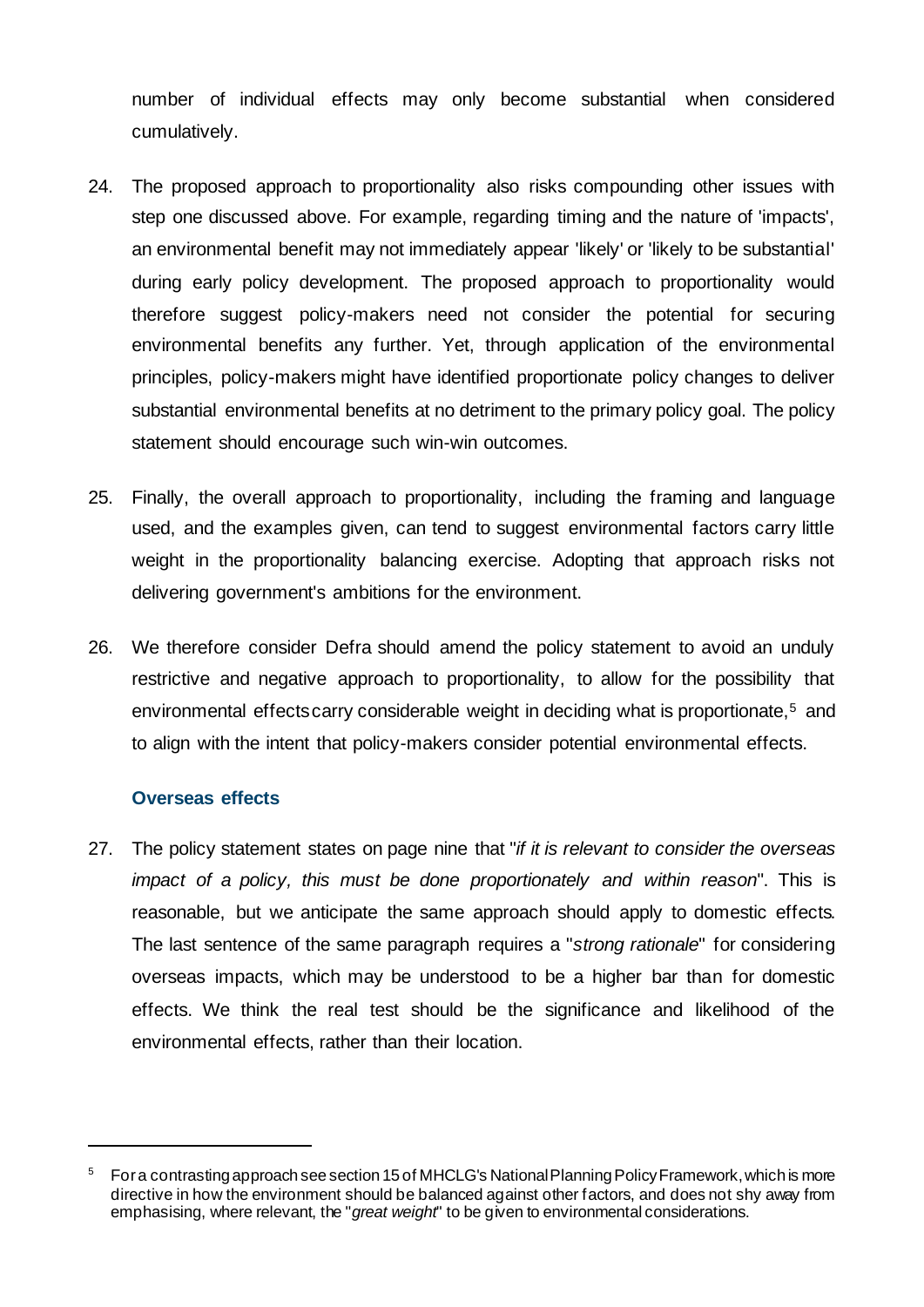28. The 25 Year Environment Plan contains commitments for "*protecting and improving our global environment*", including by "*leaving a lighter footprint on the global environment*".<sup>6</sup> These commitments may be undermined by treating overseas effects of domestic policies differently to in-country effects. We therefore recommend Defra looks again at this section of the policy statement.

# **Q7 Do you think step one ensures that policy-making will address the most important environmental effects?**

29. For the reasons given in answer to question six above, we believe step one should be improved to avoid unintended consequences and to promote a less restrictive approach. This would better reflect government's stated ambitions and policy intent.

## **Q8 Will step two assist policy-makers in selecting the appropriate environmental principles?**

- 30. Step two makes a useful start to describing the environmental principles. However, it does not contain the level of guidance we think would help policy-makers select the principles to apply in different circumstances. As currently drafted, step two adds little to steps one and three.
- 31. This could be improved by including case studies of when specific principles are likely to be relevant and to illustrate how applying those principles supports better policymaking.

# **Q9 Do you think step three provides a robust and sufficient framework for the application of each individual environmental principle?**

#### **(a) Integration**

- 32. We recommend that Defra reconsiders the definition of the integration principle contained in the policy statement.
- 33. The principle is currently stated in vague, caveated and undemanding language. It is described as a principle of effort (to 'look for opportunities' to integrate) rather than of outcome (to integrate). The drafting does not link this principle to sustainable

<sup>6</sup> HM Government, *A Green Future: Our 25 Year Plan to Improve the Environment* (January 2018), pages 110 and 125.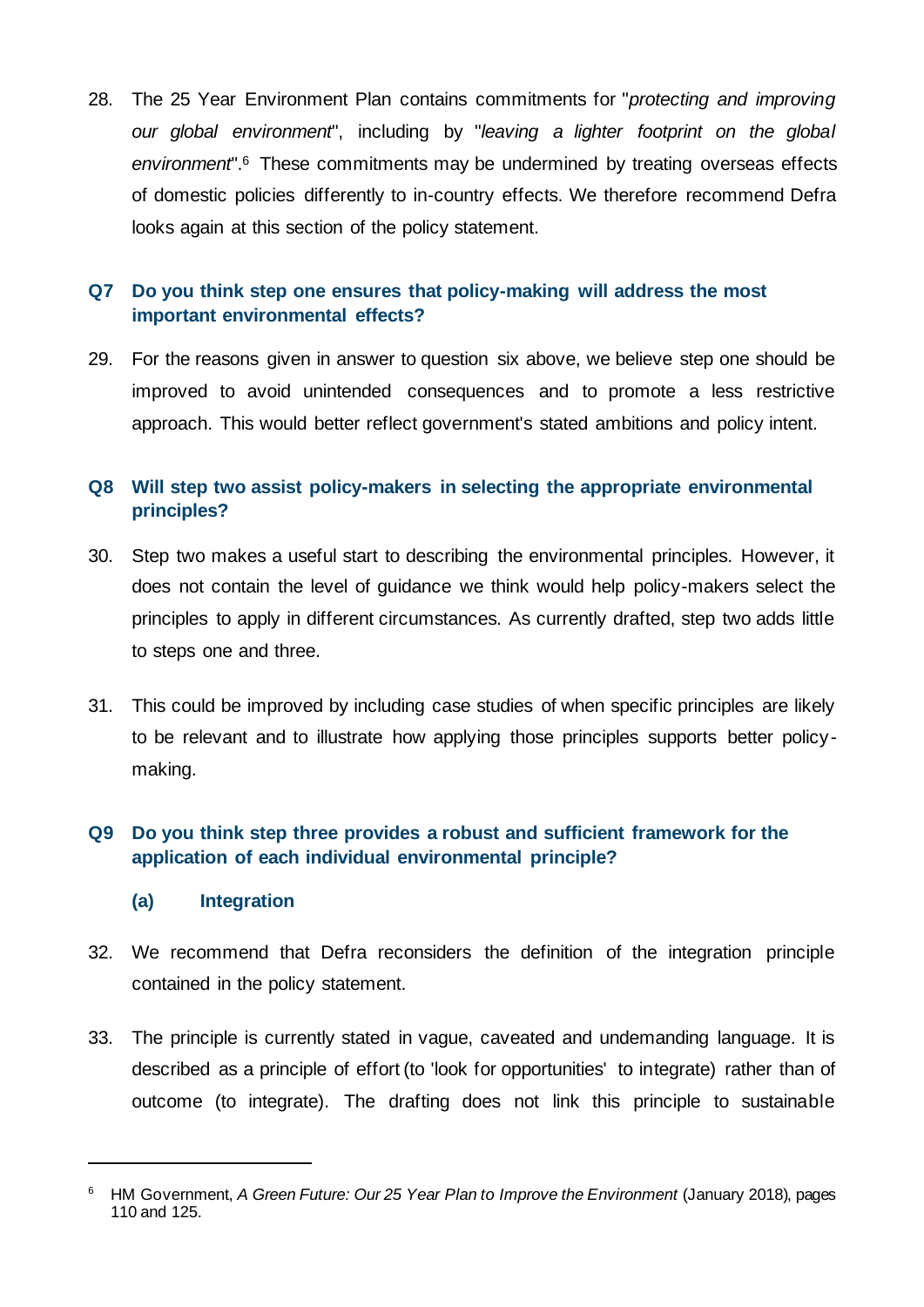development. This is all contrary to how the principle is generally described, including earlier in Defra's policy development.<sup>7</sup>

- 34. Many of the environmental and other problems facing government are complex and involve trade-offs that can only be successfully made through a joined-up, crossdepartmental approach. Government's aim is that the policy statement helps towards that approach. In our view, such a weak definition of the integration principle will not deliver this outcome.
- 35. It also risks incoherence between the approach promoted by the policy statement and that taken elsewhere in international and domestic law.
- 36. The integration principle is incorporated into numerous international treaties and other documents including, for example, the Rio Declaration, UN Framework Convention on Climate Change (UNFCCC) and Convention on Biological Diversity (CBD).<sup>8</sup> Reflecting their specific contexts, these three instruments allow varying degrees of flexibility in integrating environmental considerations into other policy areas. But they all express the principle with a stronger commitment to integration as an end result than the policy statement does.
- 37. In the UK-EU Trade and Cooperation Agreement (UK-EU TCA), the government recently affirmed its commitment to the integration principle, including specifically as it is worded in the Rio Declaration, UNFCCC and CBD. At the same time, it committed to "*the principle that environmental protection should be integrated into the making of policies, including through impact assessments*".<sup>9</sup>
- 38. Subject to limited conditions, existing domestic law is to be modified to reflect these commitments.<sup>10</sup> This modification is automatic, such that existing domestic law now means what the UK-EU TCA requires that it means, regardless of the legislative language used.<sup>11</sup>

<sup>7</sup> Defra, *Information Paper on the Policy Statement on Environmental Principles* (December 2018), page 14.<br><sup>8</sup> Pie Declaration, Principle 4: UNECCC, Articles 3, 4 and 4.1; CBD, Articles 6 and 10.

<sup>&</sup>lt;sup>8</sup> Rio Declaration, Principle 4; UNFCCC, Articles 3.4 and 4.1; CBD, Articles 6 and 10.

UK-EU TCA, Article 393.

<sup>10</sup> European Union (Future Relationship) Act 2020, section 29.

<sup>11</sup> *Lipton v BA City Flyer Ltd* [2021] EWCA Civ 454, [78].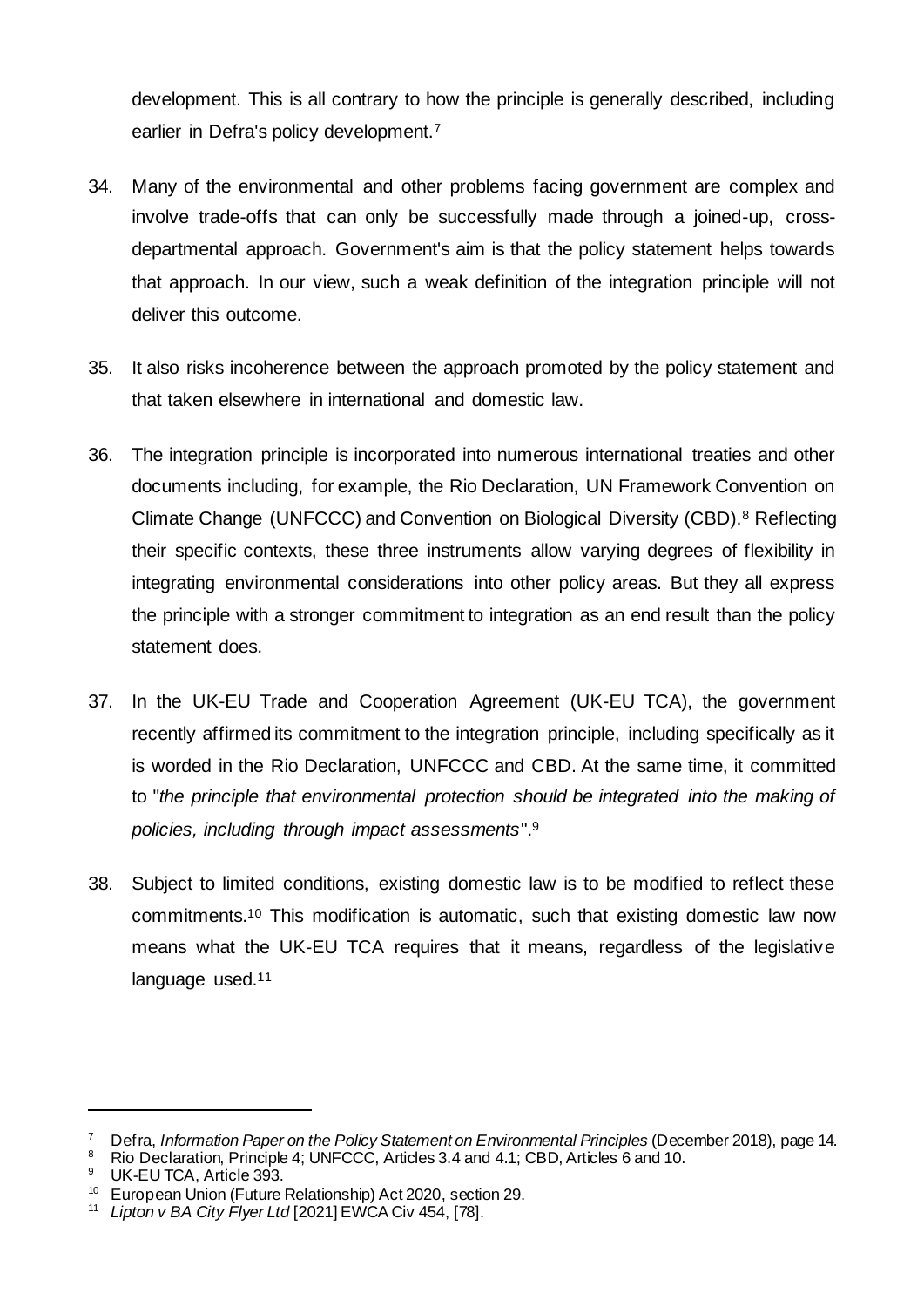- 39. On 13 June the Prime Minister, as chair of the G7, also committed to integrating nature and climate considerations in stronger, more outcome-focussed terms than appear in the policy statement.<sup>12</sup>
- 40. Consequently, we recommend Defra revisits the approach to the integration principle to ensure coherence between the policy statement and the approach to integration taken elsewhere in international and domestic law.

### **(b) Prevention**

- 41. Broadly we believe the draft policy statement provides an adequate approach to applying the prevention principle.
- 42. However, we believe the definition of the principle should be amended to reflect that the principle is about *preventing* environmental harm, not mitigating or reducing it. This is the approach promoted through the text dealing with the principle, so it is not clear why a less focused definition is given. That definition also risks inconsistency with how the principle is framed elsewhere, including earlier in Defra's policy development.<sup>13</sup>

# **(c) Rectification**

- 43. Broadly we believe the draft policy statement provides an adequate approach to applying the rectification at source principle. We do, however, have some observations.
- 44. The definition of the principle as it appears in step two could be better articulated to reflect the fuller description given in step three. Step two refers to applying the principle only where "*damage to the environment cannot be prevented*", which is narrower than the step three interpretation. The policy statement should consistently reflect the latter approach. This should be with the aim of making clear the potential benefits of applying the principle to help *prevent* harm at or near its source (for example via the introduction of clean or innovative technologies rather than 'end of pipe' abatement).

<sup>12</sup> *G7 2030 Nature Compact* (Carbis Bay, 13 June 2021), paragraphs B, 4(A) and the concluding paragraph; see also the Secretary of State's 'Joint Commitments' in the *G7 Climate and Environment Ministers'Meeting Communiqué* (London, 21 May 2021), paragraphs 23 and 53.

 $13$  lbid (7), page 15.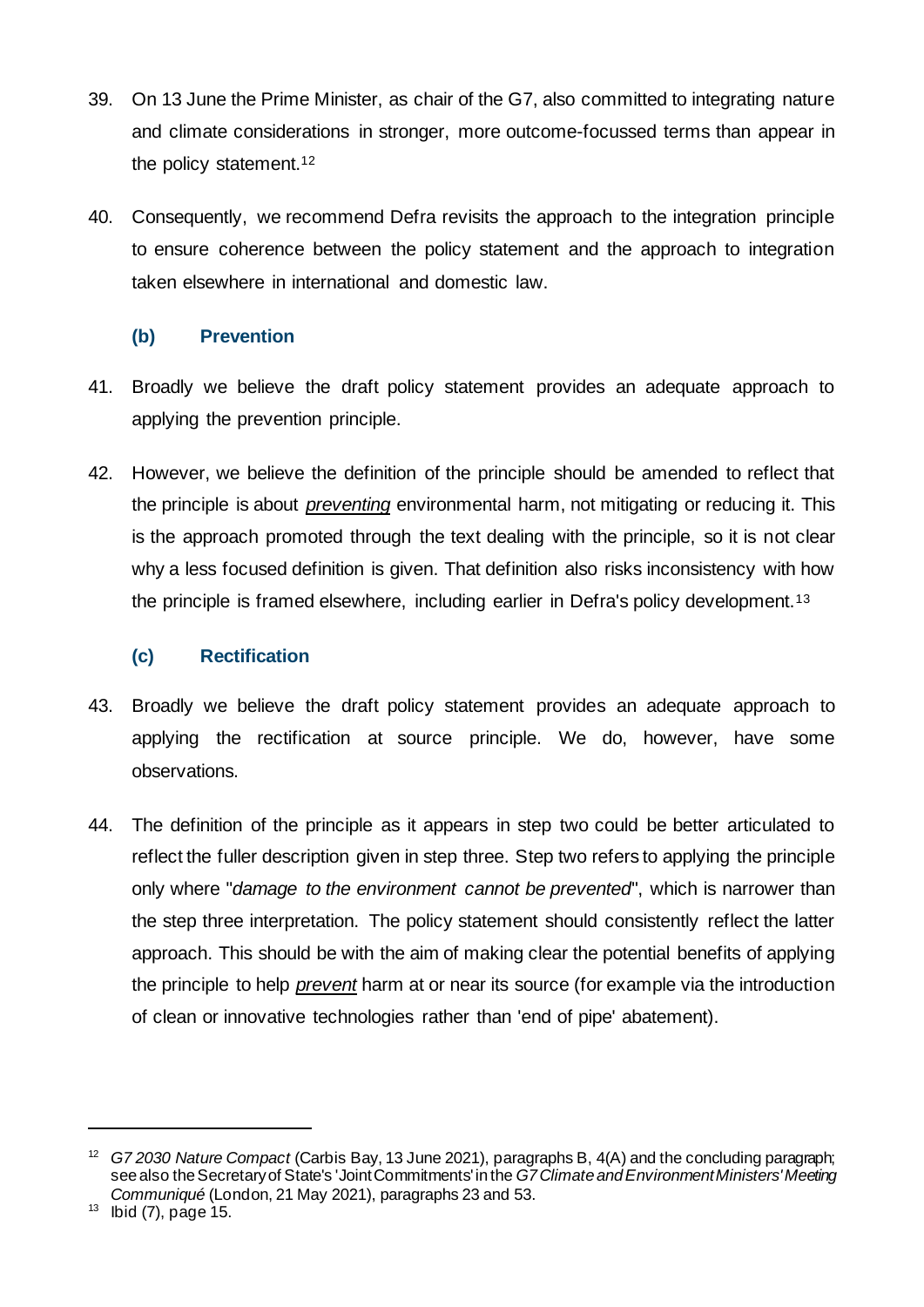45. For the same reason, we also question the passage on page 19 under the heading 'Interaction between the principles' that "*If [environmental damage] is to be addressed after it has occurred, then the rectification at source and polluter pays principles should be considered to limit or disincentivise damage*". We do not think these principles should be only concerned with addressing environmental damage after it has occurred.

### **(d) Polluter pays**

- 46. Broadly we believe the draft policy statement provides an adequate approach to applying the polluter pays principle.
- 47. However, the policy statement ought to make clear that the principle is applicable beyond just when preventing environmental harm is not possible or proportionate. The principle is designed to internalise environmental costs.<sup>14</sup> An intended consequence of this is that potential polluters avoid causing pollution in the first place. The principle is also such that potential polluters should bear the costs of *policies to prevent* their pollution arising.<sup>15</sup>
- 48. We therefore agree with the statement on page 15 under the 'Description' heading that the principle "*can be used in the design of a policy (before the damage has occurred) to prevent or deter environmental damage*". This could be seen as contradicted, however, by the suggestion under the next heading that the principle is applicable where prevention of harm is *not* possible or proportionate. We believe this should be clarified to promote the first approach.
- 49. The text under the heading 'Application of the polluter pays principle' could be clearer that policy-makers should consider the matters discussed there at early policy design stages. This is for the reasons discussed under question 6 above.
- 50. We note the statement on page 16 that "*policy-makers must use judgement to identify who the polluter is and the extent to which the polluter ought to and is able to pay*". Policy-makers may be assisted in this judgement by more specific and detailed

<sup>14</sup> *Fisherman & Friends of the Sea v Minister of Planning, Housing and the Environment* [2017] UKPC 37, [2] (Carnwath SCJ).

<sup>15</sup> Case C-293/97 *R v Secretary of State for the Environment, ex p Standley* [1999] ECR I-2623, [93] (Opinion of AG Léger).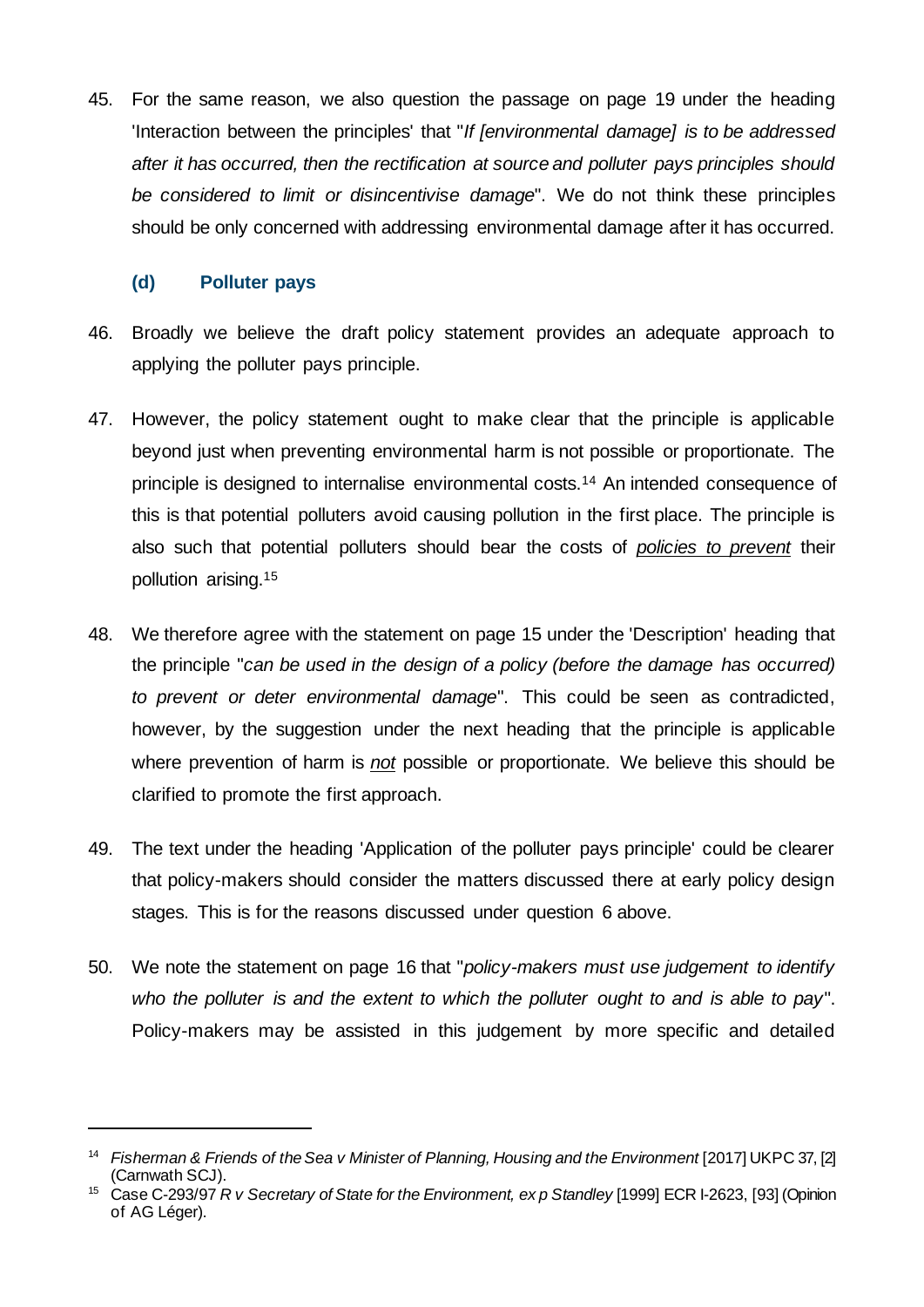guidance for incorporating environmental principles into their decision-making. This might include examples to illustrate best practice.

51. Finally, for the reason given at paragraph 45 above, we do not consider the section on 'Interaction between the principles' fully captures the scope of the polluter pays principle.

## **(e) Precautionary**

- 52. We recommend aspects of the proposed application of the precautionary principle are considered further to improve the policy statement's clarity and effectiveness.
- 53. The policy statement adopts the well-recognised Rio Declaration definition of the precautionary principle. However, the way the policy statement describes the principle's application diverges from how this is generally understood and applied. This could lead to unhelpful variance from existing international and domestic law approaches, including as discussed at paragraphs 35 to 38 above in relation to the integration principle (since the Rio Declaration, UNFCCC, CBD and UK-EU TCA all also feature the precautionary principle).
- 54. Further, the passage on innovation does not fit well with the rest of the explanation of the precautionary principle. The proper status of innovation in relation to the principle is contestable.<sup>16</sup> Being precautionary may stimulate policy and technological innovation. But promoting innovation is not generally understood to be an integral part of the precautionary principle itself. It is neutral on the question of innovation. Rather, the principle is concerned with the limits of scientific understanding and managing risk. The policy statement's emphasis on encouraging innovation may therefore dilute this core purpose.
- 55. More generally, we think the policy statement should avoid the sort of narrow approach to precaution that can limit the principle's effectiveness in practice (as it has done in the past with highly damaging effects<sup>17</sup>). On pages 17 and 18, the policy statement indicates that the principle is relevant only when there is scientific uncertainty over both

<sup>16</sup> European Environment Agency, *Late Lessons from Early Warnings: Science, Precaution,Innovation* (2013) EEA Report No 1/2013.

 $17$  Ibid.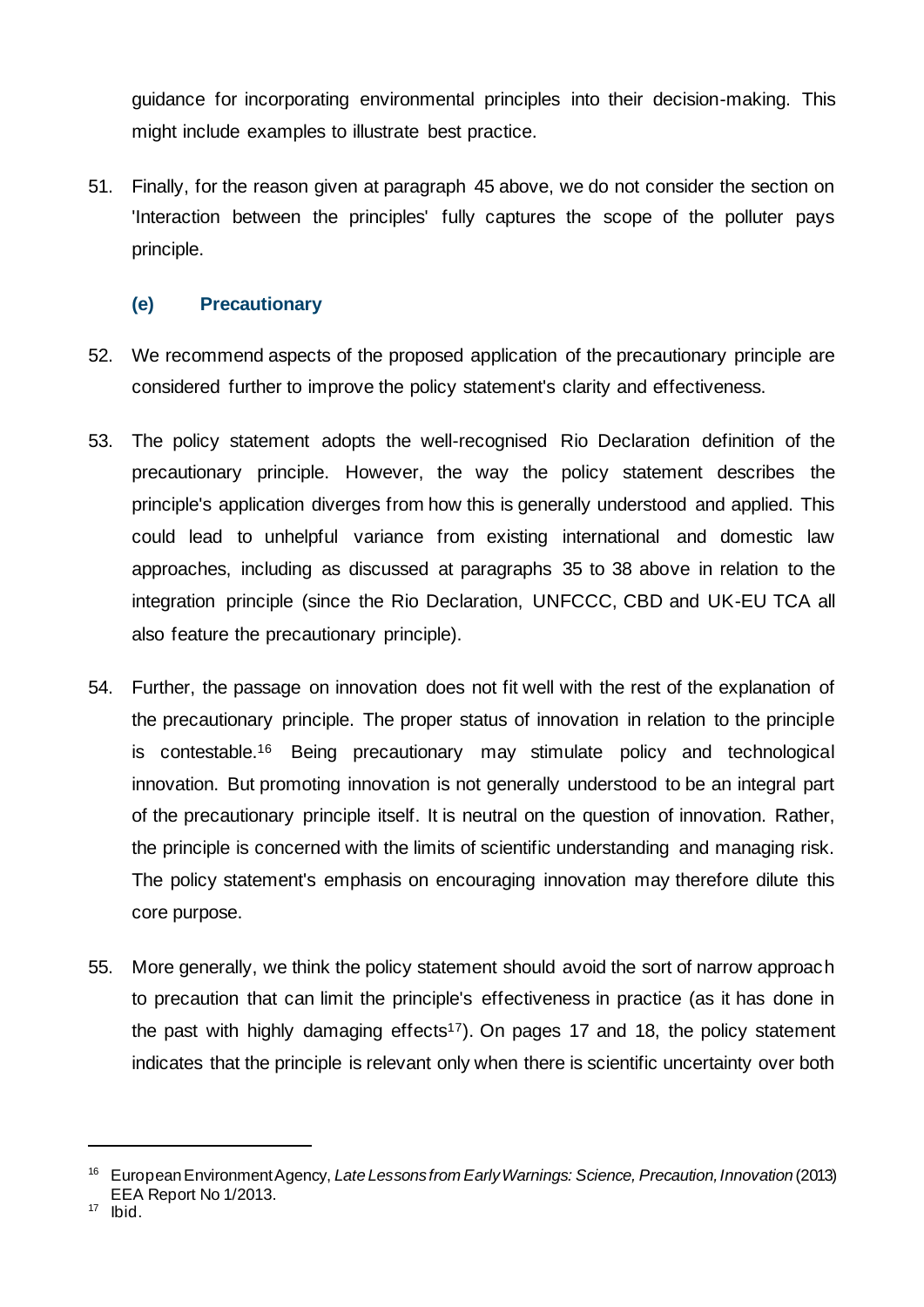the likelihood *and* the severity of environmental damage. This could allow preventable environmental harm. For example, there may be a high degree of certainty that environmental harm would occur from adopting a particular policy but doubt as to just how severe such harm would be (or vice versa). In such cases we think the precautionary principle's risk-based approach should apply to guide policy-makers in dealing with this uncertainty.

- 56. It would also be helpful for the policy statement to describe how the precautionary principle interacts with other principles. Notably, it is the only principle absent from the section on page 19 dealing with that interaction. The government has long recognised that the precautionary principle serves a similar role to the prevention principle. <sup>18</sup> Hence, the omission of the precautionary principle could be readily addressed by placing it alongside the prevention principle in the first sentence of the second paragraph.
- 57. For similar reasons we consider the policy statement should note the recognised relationship between precaution and endangered habitats/species and other national environmental priorities. That relationship is similar to that already covered for prevention on page 13 of the policy statement.<sup>19</sup>

## **Q10 Do you think the process for applying the policy statement (the three steps) provides a robust and sufficient framework for the application of the environmental principles as a whole?**

58. We recognise the potential benefit of a framework to help structure how policy-makers apply the environmental principles. However, for the reasons given in connection with question six above, we believe that the current three-stage approach risks flawed application of the principles in practice.

<sup>18</sup> See for example Department of the Environment, *Environment in Trust* (March 1989) Cm 552; and Department of the Environment, *Our Common Heritage: Britain's Environmental Strategy* (September 1990), Cm 1200.

<sup>19</sup> I.e. the policy statement should clarify that when applying the precautionary principle, policy -makers "*should have particular regard for habitats/species that are endangered or vulnerable, and national environmental priorities*".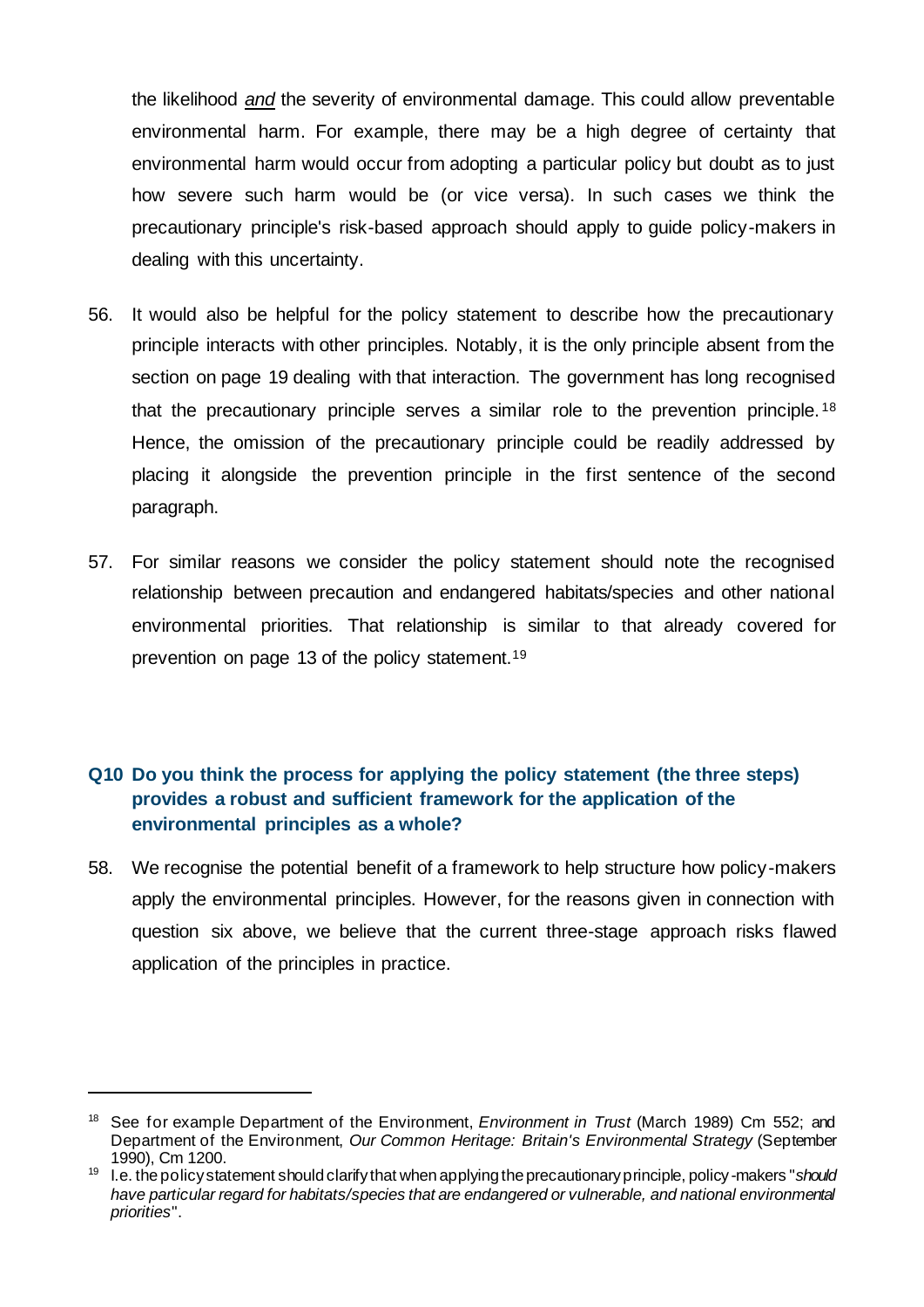- 59. To strengthen the guidance offered to policy-makers, we also recommend that the policy statement provide clearer practical information on how and when to apply the principles. We do not believe the policy statement would currently enable policymakers to know in practical terms what they should do, when and how to apply the environmental principles effectively.
- 60. For example, on page nine it would be helpful to explain for policy-makers, especially those outside Defra, how they can assess the environmental effects of their policies. This may include taking account, not just of the magnitude of potential effects but also their different spatial and temporal dimensions. Similarly, where the policy statement refers to cost-benefit analysis or balancing social, economic and environmental considerations (e.g. pages 10 and 11) it could make this more tangible by referring explicitly to the Green Book and other existing methodologies, standards and best practices. This would include taking a natural capital approach. On page 11 it would be helpful to clarify the process for when, despite having had due regard to the policy statement, inaction may be justified in accordance with Bill clause 18(2).

# **Q11 Do you have any other comments on the draft policy statement which are not covered by the previous questions?**

61. We have two further general observations, as follows.

#### **Tone and emphasis**

- 62. The policy statement comes across as hesitant and lacking in confidence in how it presents the environmental principles. Several passages start with what the policy statement is not for or what it does not require of policy-makers. The policy statement gives numerous examples of where it would be appropriate for policy-makers to take minimal or no action having considered the principles.
- 63. Consequently, the benefits of the policy statement, of the five environmental principles within it, and of the environmental ambition behind it, do not come across as they should.
- 64. We recommend Defra revisits the overall tone of the policy statement to present environmental principles in more positive, certain and determined terms. It could make improvements by balancing the points noted above with statements, examples and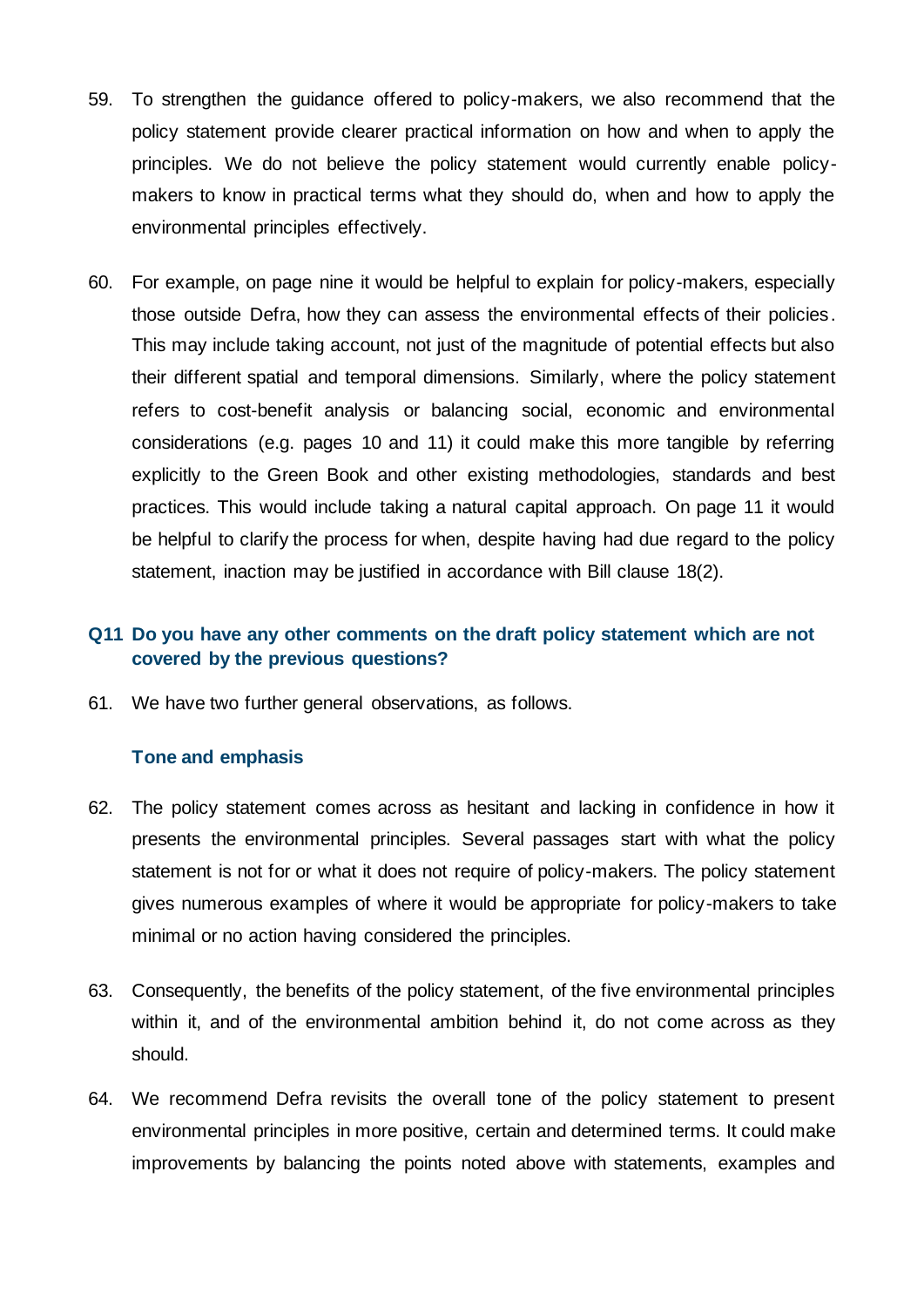explanations of the clear benefits to be gained from applying the environmental principles.

65. Without such additions, we are concerned policy-makers will find it easy to identify what the policy statement does not require of them but will be much less certain of what it does require, or of the advantages to their policy-making from applying the environmental principles.

### **Implementation and natural capital**

- 66. We note the observation on page 14 of the policy statement regarding the natural capital approach. This approach could be emphasised more frequently, particularly alongside each of the references to cost-benefit analysis or balancing the principles with economic and social considerations.
- 67. It would also be better to strengthen the wording used such that the natural capital approach *should* be applied wherever it is relevant to do so. That approach is at the heart of the government's 25 Year Environment Plan and fundamental to the aim of being the first generation to leave the environment in a better state than we found it. The importance of following a natural capital approach has also been brought into sharp focus recently by HM Treasury's Dasgupta Review.<sup>20</sup>
- 68. As currently drafted the policy statement appears isolated from other government policies on the environment and matters such as the natural capital approach and biodiversity net gain. We believe the document ought to recognise how the application of environmental principles could be valuable in achieving the government's wider goals such as those in the 25 Year Environment Plan and zero-carbon policies.
- 69. We also believe Defra should consider carefully how it ensures the policy statement is embedded in the practice of wider government decision-making and the governance arrangements in place to secure this. This might be, for example, via the functioning of cross-government regulatory scrutiny and assessment mechanisms.
- 70. This should include considering how to link the policy statement with government's wider environmental goals and the natural capital approach. It is important, for

<sup>&</sup>lt;sup>20</sup> Dasgupta, P. (2021), *The Economics of Biodiversity: The Dasgupta Review* (London, HM Treasury).